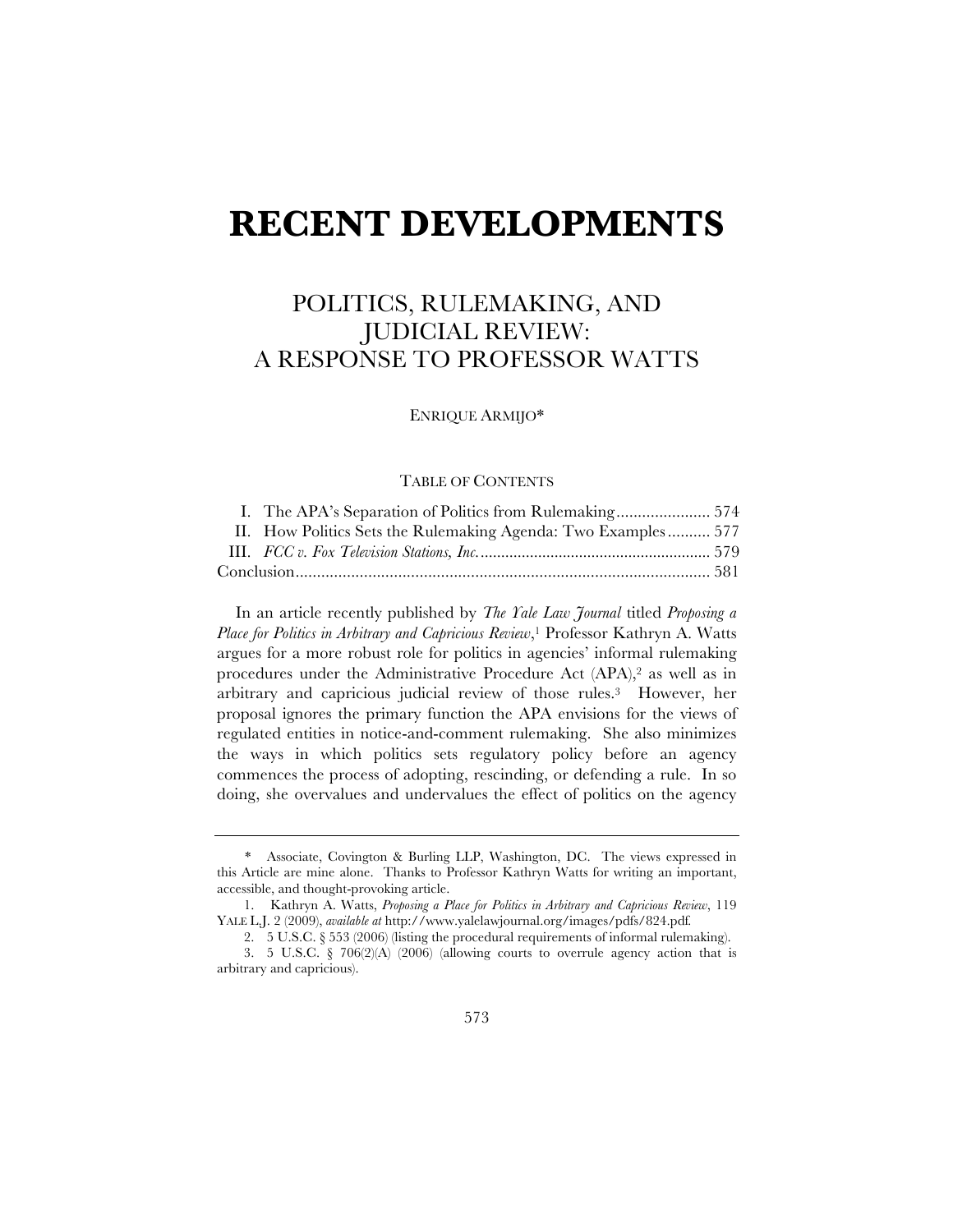rulemaking process at the same time.

In Part I of this Recent Development, I discuss why the APA intentionally insulated agency rulemaking from the political branches, show that this insulation predated "hard look" review, and demonstrate why, from the perspective of regulated entities, this needs to be so. In Part II, I consider how politics sets the regulatory agenda for the Federal Communications Commission (FCC), the agency I am most familiar with as a practitioner. In Part III, I examine the Supreme Court's decision last Term in *FCC v. Fox Television Stations, Inc.*<sup>4</sup> and find the case is less of an invitation for agencies and courts to rely on political influence than Professor Watts believes.

#### I. THE APA'S SEPARATION OF POLITICS FROM RULEMAKING

The APA "established the fundamental relationship between regulatory agencies and those whom they regulate—between government, on the one hand, and private citizens, business, and the economy, on the other hand."<sup>5</sup> The history of its passage shows that in order for this relationship to be a balanced one, rulemaking had to be a facts-driven process. And Congress intended the entities subject to and affected by an agency's rules to be the wellsprings for those facts.

New Deal politics permeated the 1940s-era debates that led to the APA's adoption,6 but those debates made clear that politics should be absent from agencies' procedures for adopting generally applicable regulations. The template for administrative procedure reform, and for what became the APA, was the 1941 Attorney General Committee's Report on Administrative Procedure (Final Report).7 No less an administrative law authority than Kenneth Culp Davis noted that the Attorney General Committee's Final Report—in particular one of the draft bills attached to the Final Report—was the basis for notice-and-comment rulemaking.8 The Final Report argued that rulemaking procedures should insulate agencies, and by extension the regulated entities subject to those agencies' purview, from politics:

<sup>4.</sup> 129 S. Ct. 1800 (2009).

<sup>5.</sup> George B. Shepherd, *Fierce Compromise: The Administrative Procedure Act Emerges from New Deal Politics*, 90 NW. U. L. REV. 1557, 1558 (1996).

<sup>6</sup>*. See id.* at 1595 (discussing the emergence of the Administrative Procedure Act (APA)).

<sup>7.</sup> FINAL REPORT OF THE ATTORNEY GENERAL'S COMMITTEE ON ADMINISTRATIVE PROCEDURE (1941) [hereinafter FINAL REPORT], http://www.law.fsu.edu/library/admin/pdfdownload/apa1941.pdf.

<sup>8.</sup> K.C. Davis & Walter Gellhorn, *Present at the Creation: Regulatory Reform Before 1946*, 38 ADMIN. L. REV. 511, 520 (1986).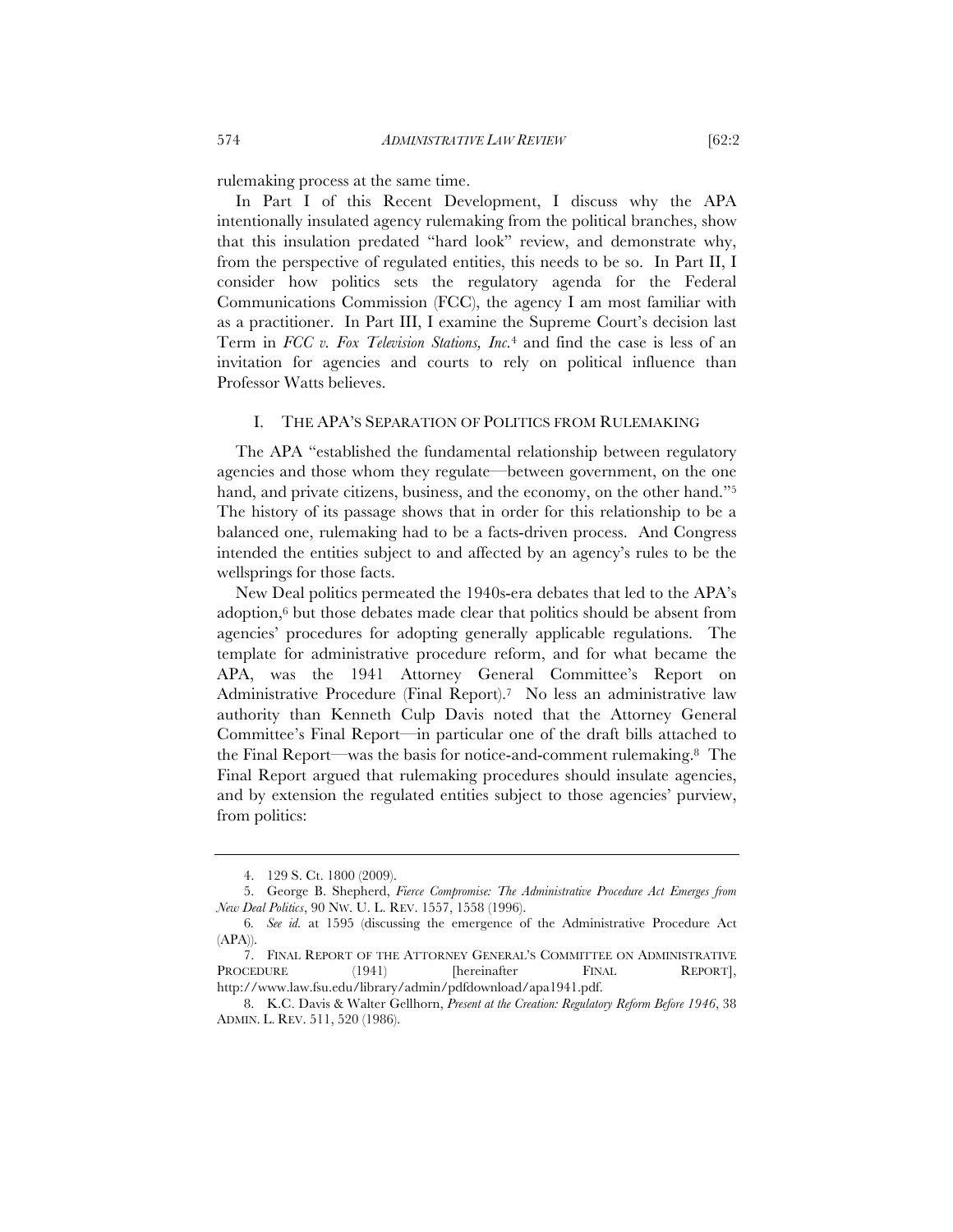An administrative agency, [unlike a legislature,] is not ordinarily a representative body. Its function is not to ascertain and register its will. . . . [I]ts members are not subject to direct political controls as are legislators. It investigates and makes discretionary choices within its field of specialization. The reason for its existence is that it is expected to bring to its task greater familiarity with the subject than legislators, dealing with many subjects, can have. But its knowledge is rarely complete, and it must always learn the frequently clashing viewpoints of those whom its regulations will affect.

These differences are and should be reflected in its procedures, which should be adapted to giving adequate opportunity to all persons affected to present their views, the facts within their knowledge, and the dangers and benefits of alternative courses.9

Professor Watts claims that the emphasis on data over politics in agency procedure is a product of the court-made hard look doctrine,10 but as the Final Report demonstrates, a data-driven rulemaking process predates even the APA, let alone hard look review. Pre-APA agency-specific procedural statutes compelled agencies to base their decisions upon evidence presented by regulated entities.11 The Food and Drug Administration's and the Wage and Hour Division's enabling statutes required findings of fact to support any regulations the agencies imposed, and those findings had to be based exclusively on evidence put before the agency.12 And as noted, the Final Report argued that rules could be legitimate only if the agencies promulgating them took serious account of input from regulated entities.13 Participation in an agency's rulemaking procedure by "those upon whom [an agency's] authority bore" was considered "essential in order to permit administrative agencies to inform themselves and to afford adequate safeguards to private interests."14

A careful reader of Professor Watts's article might respond that hers is not an argument to allow agencies to go whole hog in relying on political influence over data when making rules. Rather, her claim is that courts should be more tolerant of agencies' reliance on record evidence of that influence, and that political considerations should play the same kind of role as data provided by parties potentially affected by a rule.15 In other

<sup>9.</sup> FINAL REPORT, *supra* note 7, at 101–02.

<sup>10.</sup> Watts, *supra* note 1, at 16 (describing the development of hard look review by the D.C. Circuit)*.*

<sup>11</sup>*. See* FINAL REPORT, *supra* note 7, at 106.

<sup>12</sup>*. See id.* at 109 (citing the Federal Food, Drug, and Cosmetic Act of 1938, 21 U.S.C. § 371(e) (1940), and Fair Labor Standards Act of 1938, 29 U.S.C. §§ 208, 210(a) (1940)).

<sup>13</sup>*. Id.* at 101–02.

<sup>14</sup>*. Id.* at 103.

<sup>15</sup>*. See* Watts, *supra* note 1, at 73 ("[I]f . . . the evidence would equally support the selection of either Rule A, B, *or* C, then it would be entirely rational for the agency to rely upon political influences in explaining why it chose Rule C over Rules A or B.").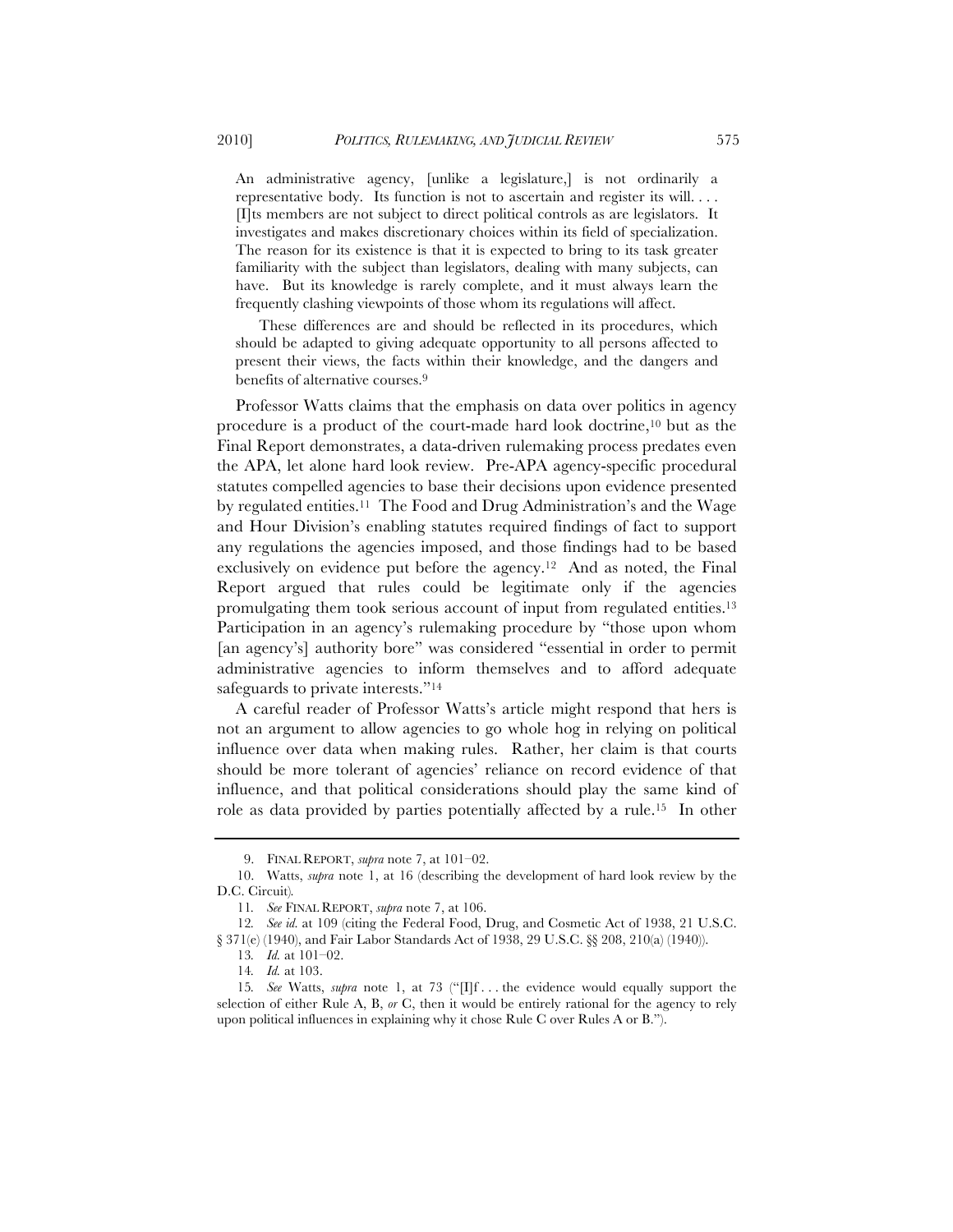words, in the rulemaking context both the agency and reviewing court should essentially treat the politician or political body as a commenter, not a policymaker. But this is not a meaningful distinction. Agencies are expert in their areas of delegated authority, not in assessing the strength and direction of political winds. And the notion that an agency would give political "evidence" a weight comparable to empirical evidence in a rulemaking—that political influence would be used only as a "tiebreaker" when an agency record would support several proposed courses of action16—is specious. If a client considered spending upwards of several thousand dollars to commission a feasibility analysis or white paper in support of its position in a rulemaking proceeding, and that position could be trumped or even canceled out at the agency level and upon judicial review by a simple "reference to the President's clearly expressed executive priorities"17 or to "a group of congressmen's comments on the substance of a proposed rule,"18 any decent administrative law attorney would have to consider advising the client to save its money—or to spend it on lobbying.19

So the reign of the technocrats that Professor Watts laments is not a product of courts' coarsening of arbitrary and capricious analysis via hard look review; rather, it is entirely consistent with the agency independence and fairness rationales underlying the APA. But politics' absence from rulemaking *procedure* is by no means a sign that it is also absent from rulemaking *policy*. Two recent proceedings before the FCC demonstrate this point.

#### II. HOW POLITICS SETS THE RULEMAKING AGENDA: TWO EXAMPLES

Agencies do not make or defend rules on a blank slate. Professor Watts accuses agencies of "failing to disclose or affirmatively hiding political

<sup>16</sup>*. Id.* at 82.

<sup>17</sup>*. Id.* at 58*.*

<sup>18</sup>*. Id.* at 65*.*

<sup>19.</sup> Professor Watts seems confident that reviewing courts could distinguish political influence that "maximize[d] the public good" from "backdoor political tactics." *Id.* at 82– 84*.* I am not sure that this is as simple a task as she sets out. Professor Watts hypothesizes that under her conception of arbitrary and capricious review, an Environmental Protection Agency (EPA) rule that was justified as "consistent with the President's foreign policy initiatives" on global warming would likely survive judicial review, while a Food and Drug Administration (FDA) that supports a final rule by stating "[t]he President directed us to rescind the preemption regulations in order to reward the trial lawyers" would suffer a remand. *Id.* at 54, 56. The general counsel of an FDA that allowed such a statement to sneak into his agency's final order would probably be fired. To support her claim that judicial review could distinguish "public good"-maximizing political influence from "backdoor political tactics," Professor Watts has staffed her hypothetical FDA with straw men.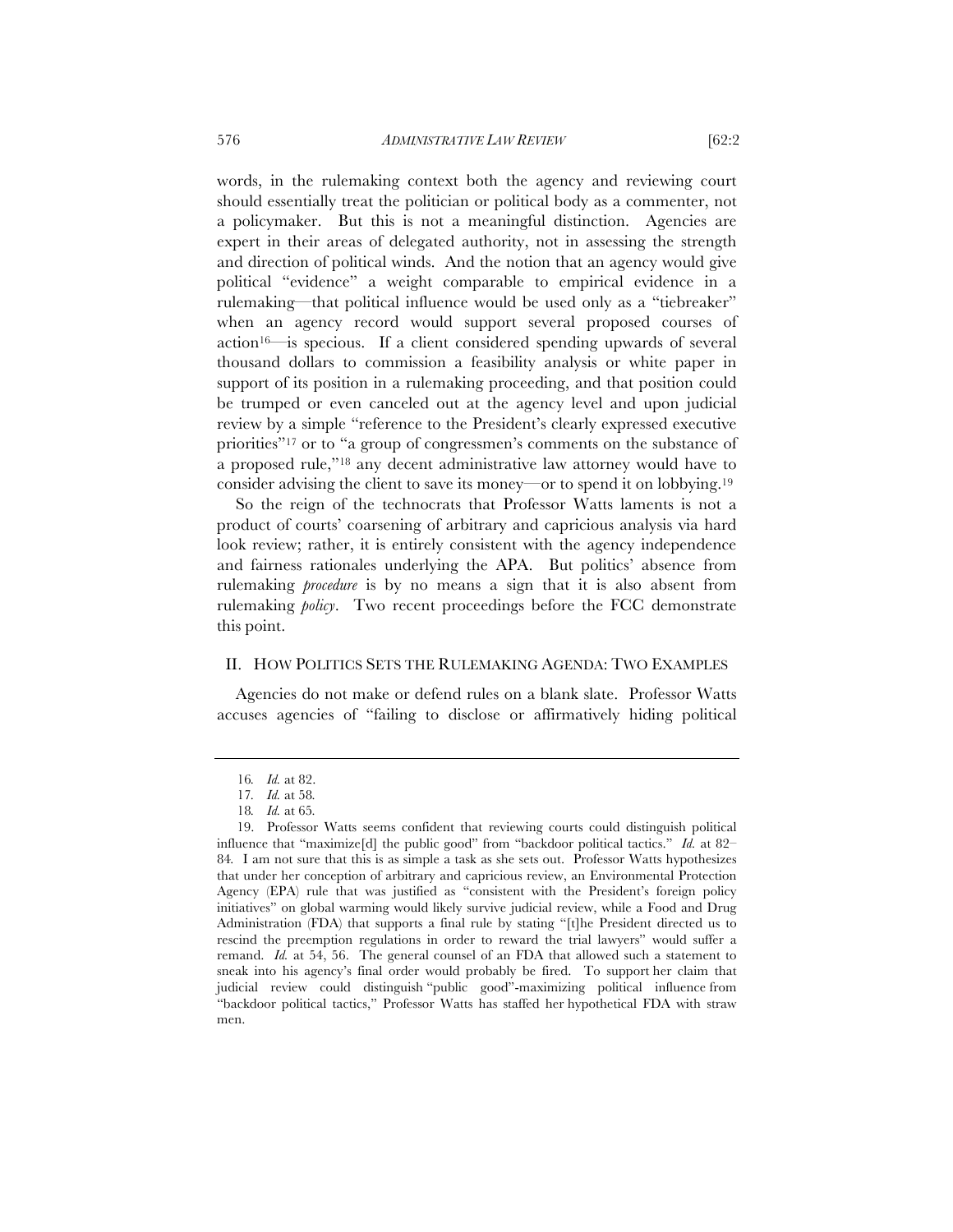influences that factor into the mix,"20 but agencies often appeal to politics when adopting or changing course. And when they do leave politics out of the mix, it is because the APA compels them to do so.

For example, the FCC is required to review its structural media ownership rules every four years to ensure they remain in the public interest.21 After its most recent review, more than a dozen parties challenged the Commission's decision to change one rule and retain others as arbitrary and capricious (public interest groups challenged the changes as too deregulatory, while media parties claimed the changes did not go far enough) in the U.S. Court of Appeals for the Third Circuit.22 The proceeding has been circuitous to say the least. Most relevant for the present discussion, however, was the FCC's request to the Third Circuit that any judicial review of the rules be stayed because the administration, and the FCC's makeup, had changed; the rules as adopted therefore no longer "reflect[ed] the views of a majority of the current members of the Commission."23 In other words, the politics changed.24 Nothing in the *rulemaking record* had changed, of course; the proceeding was closed, the rules had already been promulgated, and petitions for review had already been filed with the court. So to claim, as Professor Watts does, that agencies "sweep political influences under the rug"25 when making rules, or even when defending them upon judicial review, is to tell a selective story.

Similarly, and at the front end of the rulemaking process rather than the back, the FCC recently published a notice of proposed rulemaking regarding net neutrality, or the general principle that Internet access providers should be barred from discriminating among the content or

<sup>20</sup>*. Id.* at 23*.*

<sup>21.</sup> 47 U.S.C. § 303 note (2006) ("The Commission shall review . . . all of its ownership rules quadrennially . . . . The Commission shall repeal or modify any regulation it determines to be no longer in the public interest.").

<sup>22</sup>*. See, e.g.*, Petition for Review at 1, Prometheus Radio Project v. FCC, No. 08-3078 (3d Cir. July 15, 2009). I represent one of the parties in this proceeding.

<sup>23.</sup> Letter from P. Michele Ellison, Acting Gen. Counsel, FCC, to Marcia M. Waldron, Clerk, U.S. Court of Appeals for the Third Circuit (May 5, 2009) (on file with author); *see also* Status Report of the Federal Communications at 3, Prometheus Radio Project v. FCC, No. 08-3078 (3d Cir. Oct. 1, 2009) (the rule under review, "[*o*]*f necessity*, . . . does not incorporate" the views of post-election appointed commissioners (emphasis added)). Indeed, one Commissioner who was in the majority when the rules under review were promulgated filed his own letter, stating he disagreed with the "alter[ation] of the agency's litigation procedural posture." Letter from Robert M. McDowell, Comm'r, FCC, to Clerk of the Court, U.S. Court of Appeals for the Third Circuit (April 3, 2009), http://hraunfoss.fcc.gov/edocs\_public/attachmatch/DOC-289974A1.pdf.

<sup>24.</sup> The Third Circuit rejected the FCC's argument, and the agency must soon defend the rules adopted by the previous majority. *See* Order, Prometheus Radio Project v. FCC, No. 08-3078 (3d Cir. March 23, 2010).

<sup>25.</sup> Watts, *supra* note 1, at 29*.*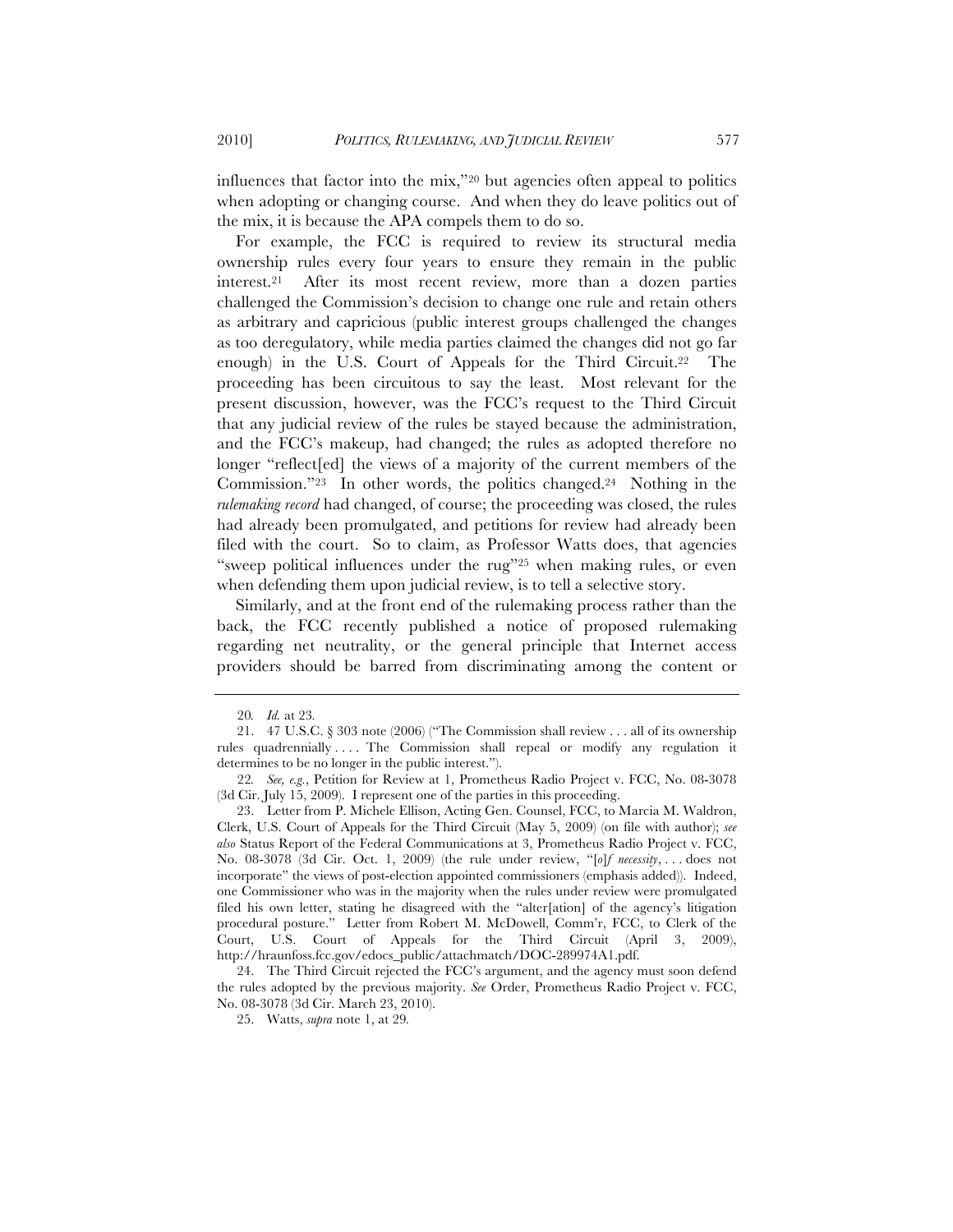applications accessed by their users.26 The questions concerning the proposed rules that the agency asked of potentially affected parties were highly technical and data driven in nature.<sup>27</sup> But the principle of an open Internet was a primary pillar in then-candidate Obama's technology platform.28 It was therefore only natural, indeed self-evident, that his FCC would seek to put this policy into effect via informal rulemaking. However, the fact that the agency's notice did not attribute the policy to the new President was no obfuscation. Rather, it failed to do so because administrative law disconnects policy from procedure as a matter of fairness to affected parties.29

The requirement that net neutrality policy must still go through the "technocratic" wringer demanded by the APA, and that the FCC or any other agency must justify any eventual rule's adoption to a reviewing court without regard to the politics from which it was birthed, insulates affected parties from the political drivers of agency decisions. This procedural requirement serves a number of due process values that Professor Watts ignores. Politics-free process and politics-free arbitrary and capricious review ensure regulated entities, to the greatest degree possible, that their positions and concerns regarding a rule-related course of action will be heard and addressed by the agency. Regulated entities participate in rulemakings—even when the political deck is stacked against them—

28*. See* Obama–Biden Technology Agenda, http://change.gov/agenda/technology\_ agenda/ (last visited Jan. 29, 2010) (supporting "the principle of network neutrality to preserve the benefits of open competition on the Internet"); John Eggerton, *Obama Makes Network-Neutrality Pledge*, BROADCASTING & CABLE, Oct. 29, 2007, http://www. broadcastingcable.com/article/110976-Obama\_Makes\_Network\_Neutrality\_Pledge.php.

<sup>26.</sup> Preserving the Open Internet, Broadband Industry Practices, 74 Fed. Reg. 62,638 (proposed Nov. 30, 2009) (to be codified at 47 C.F.R. pt. 8). The notice of proposed rulemaking and other documents can also be found at the proceeding's home page, http://www.openinternet.gov.

<sup>27</sup>*. See, e.g.*, *id.* at 62,640–43 (requesting comment on how to "promote and protect the legitimate business needs of broadband Internet access service providers"; how to "defin[e] the scope" of Internet service-providing "entities covered by our proposals"; and on the "effects of . . . technolog[y] on the content, applications, and services being provided—or capable of being provided—over the Internet"; further, seeking "qualitative or quantitative evidence and analysis" and "specific examples" illuminating, inter alia, "economic theory" on "benefits [that] can arise from price and quality discrimination").

<sup>29.</sup> The D.C. Circuit recently held that the FCC exceeded its jurisdictional authority when it FCC cited Comcast for the company's management of Internet traffic. The decision, Comcast v. FCC, No. 08-1291 (D.C. Cir. Apr. 6, 2010), has obvious implications for the Administration's policy goals in this area. However, I do not believe Professor Watts's argument could be extended to grant agencies politics-based deference when the agency asserts jurisdiction over areas where a political priority has been expressly stated since an agency's interpretation of its jurisdiction is a legal question rather than an evidentiary one.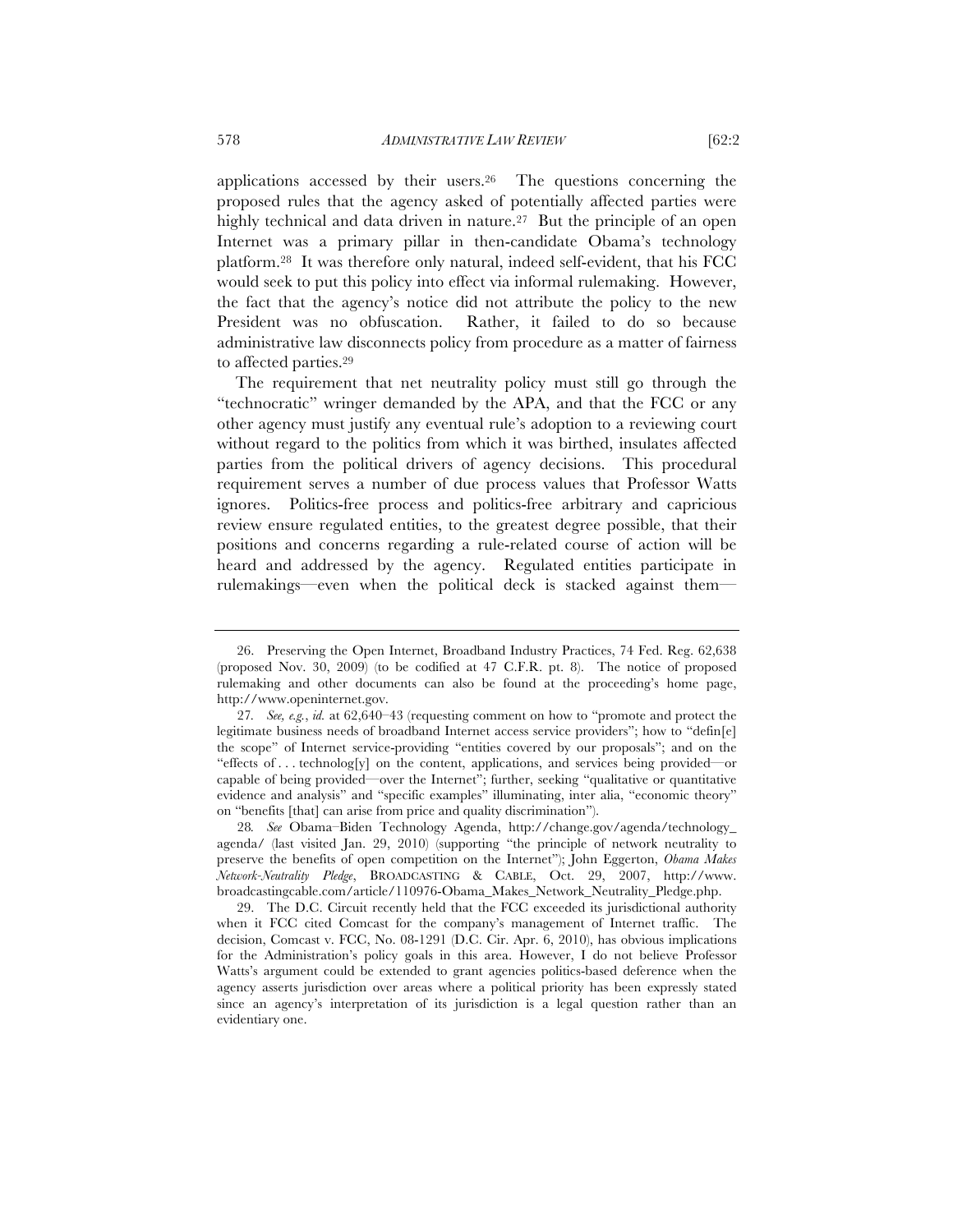precisely because the APA contemplates agency procedures and judicial review that are evidentiary, not political. Regulated entities also participate in notice-and-comment rulemaking to develop an appellate record in the event the agency promulgates a rule contrary to their interest or position.30 And their increased participation leads to better rules.

### III. *FCC V. FOX TELEVISION STATIONS, INC.*

Upon an initial read, Justice Scalia's opinion in *Fox* sent a tiny shiver down the collective spine of the communications bar (or at least the spine of my practice group when we discussed the decision over lunch). But the opening it creates for courts to consider politics when engaged in arbitrary and capricious review of agency rulemakings is smaller than Professor Watts makes it appear to be.

*Fox* involved an arbitrary and capricious review of the FCC's ratcheting up of its indecency policy to find isolated utterances of the F-word and Sword indecent. The FCC took two steps in defending its new policy that met the Court's satisfaction: (1) it "forthrightly acknowledged that its recent actions have broken new ground" (in that previously it did not find isolated utterances to be indecent) and "explicitly disavow[ed]" its prior inconsistent decisions as "no longer good law"; and (2) it gave "reasons for expanding the scope of its enforcement activity [that] were entirely rational."31

To be sure, *Fox* might add more branches to an agency's decision tree, but not to allow it to openly consider politics during rulemakings. First, the portion of Justice Scalia's opinion joined by the full Court analyzed the agency's reasoning in changing its indecency *policy*, not on its lack of reliance on record data in changing an agency *rule*.32 Justice Scalia's arbitrary and capricious analysis noted that the FCC's indecency policy was an adjudication, not a rulemaking, stating, "there is no basis for

<sup>30</sup>*. See* Advocates for Highway & Auto Safety v. Fed. Motor Carrier Safety Admin., 429 F.3d 1136, 1150 (D.C. Cir. 2005) ("[A] party will normally forfeit an opportunity to challenge an agency rulemaking on a ground that was not first presented to the agency for its initial consideration.").

<sup>31.</sup> FCC v. Fox Television Stations, Inc., 129 S. Ct. 1800, 1812 (2009) (internal quotation marks omitted). Indeed, Justice Scalia paid little mind to the FCC's feeble attempt to reconcile its new policy with its prior regime, which the agency viewed as necessary under its view of arbitrary and capricious review, but which he viewed as irrelevant under the APA's text. *Id.* (characterizing the Commission's attempt to reconcile the old and new fleeting expletives policies as "superfluous," "irrelevant," an "unnecessary detour," and not "entirely convincing").

<sup>32.</sup> Not every Justice appreciated the rule–policy distinction in the case's particular context. *See id.* at 1825 (Stevens, J., dissenting) ("[T]he Court espouses the novel proposition that the Commission need not explain its decision to discard a longstanding rule in favor of a dramatically different approach to regulation.").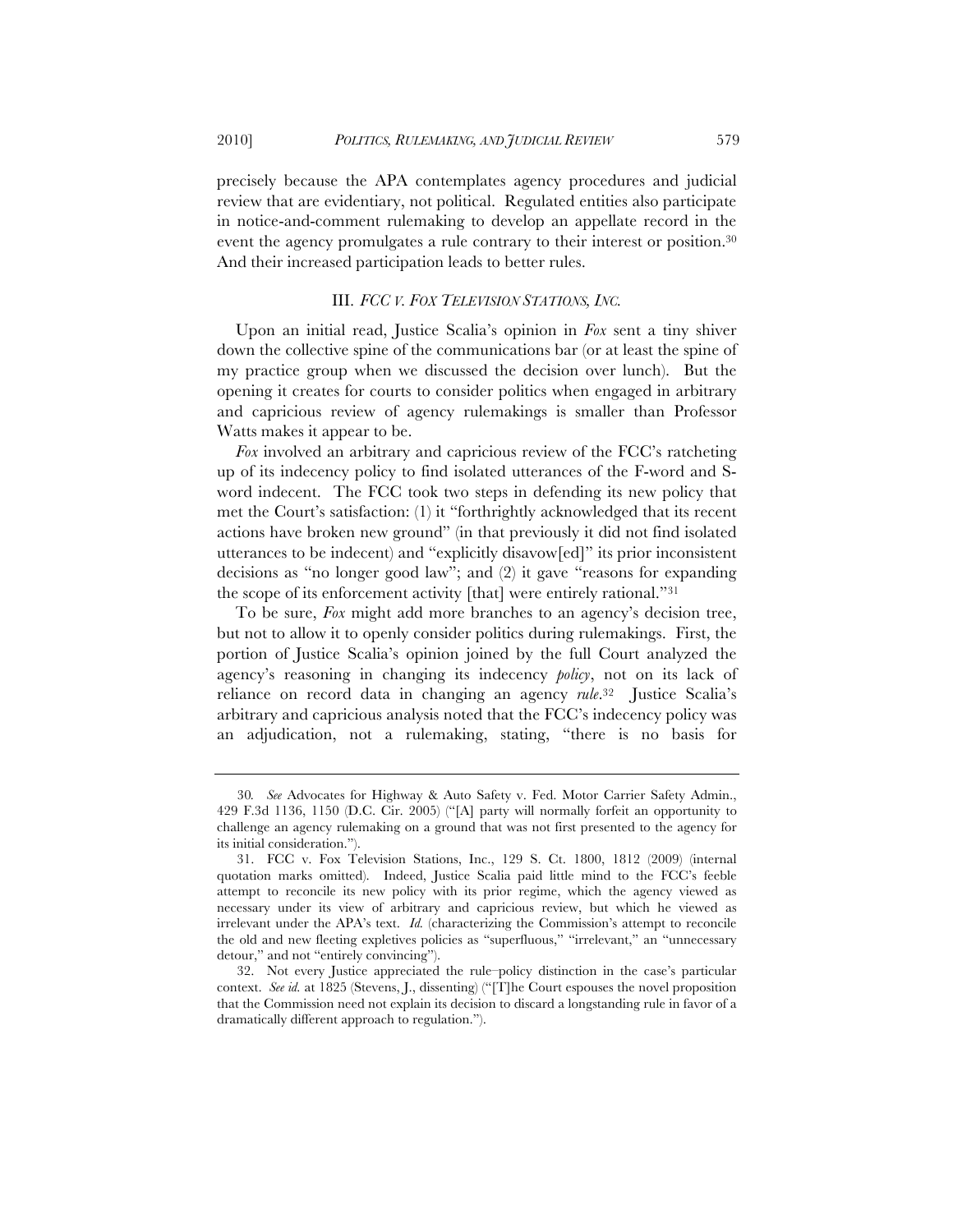incorporating all of the Administrative Procedure Act's notice-andcomment procedural requirements into arbitrary-and-capricious review of adjudicatory decisions."33 Therefore, Justice Breyer's argument that the FCC had acted arbitrarily by failing to address a scenario raised by a party to the proceeding was unavailing.34 There was "scant empirical evidence" supporting the FCC's change to a more aggressive indecency policy, but unlike as in a rulemaking, this was no fatal flaw.35 In other words, the FCC in indecency-regulating mode is engaged in a regulatory activity that is procedurally distinct from a carbon-emissions rulemaking before the Environmental Protection Agency (EPA).36 In the former case, it is enough for the agency to articulate a coherent rationale for its policy, and a reviewing court will test for the "coherence of the rationale the agency

gave."37 *Fox*, therefore, is an application of arbitrary and capricious review to an adjudicatory proceeding that by definition lacked a notice-andcomment record; because there was no such record, there could be no error in the agency's neglect of record data. The case's greatest impact may be to encourage agencies to take up "soft" regulatory topics like indecency in adjudications rather than rulemakings, where the agency (1) can avoid the burden of "respond[ing] to all significant comments" by regulated entities and the public,<sup>38</sup> and (2) may more freely draw its own conclusions based on its reasoning and expertise, so long as it makes a rational effort to justify those conclusions.

The part of the opinion joined only by Chief Justice Roberts and Justices Thomas and Alito, and that Professor Watts focuses on, noted that the FCC's change in policy was "spurred by significant political pressure from Congress."39 However, Justice Scalia also wrote that Congress's influence is an "extrastatutory" one.40 Addressing Justice Stevens's claim in dissent that Congress exercises political influence over the FCC and arbitrary and

<sup>33</sup>*. Id.* at 1819 n.8 (plurality opinion).

<sup>34</sup>*. Id.* at 1837–38 (Breyer, J., dissenting).

<sup>35</sup>*. Id.* at 1813 (majority opinion) ("There are some propositions for which scant empirical evidence can be marshaled, and the harmful effect of broadcast profanity on children is one of them.... It is one thing to set aside agency action under the Administrative Procedure Act because of failure to adduce empirical data that can readily be obtained [such as data regarding the passive restraints in *State Farm*]. It is something else to insist upon obtaining the unobtainable." (citation omitted)).

<sup>36</sup>*. See id.* at 1824 (Kennedy, J., concurring in part and concurring in the judgment) ("The FCC did not base its prior policy on factual findings.").

<sup>37</sup>*. Id.* at 1817 (plurality opinion).

<sup>38</sup>*. Id.* at 1837 (Breyer, J., dissenting) (quoting ACLU v. FCC, 823 F.2d 1554, 1581 (D.C. Cir. 1987)) (emphasis omitted).

<sup>39</sup>*. Id.* at 1815–16 & 1816 n.4 (plurality opinion).

<sup>40</sup>*. Id.* at 1816 n.5.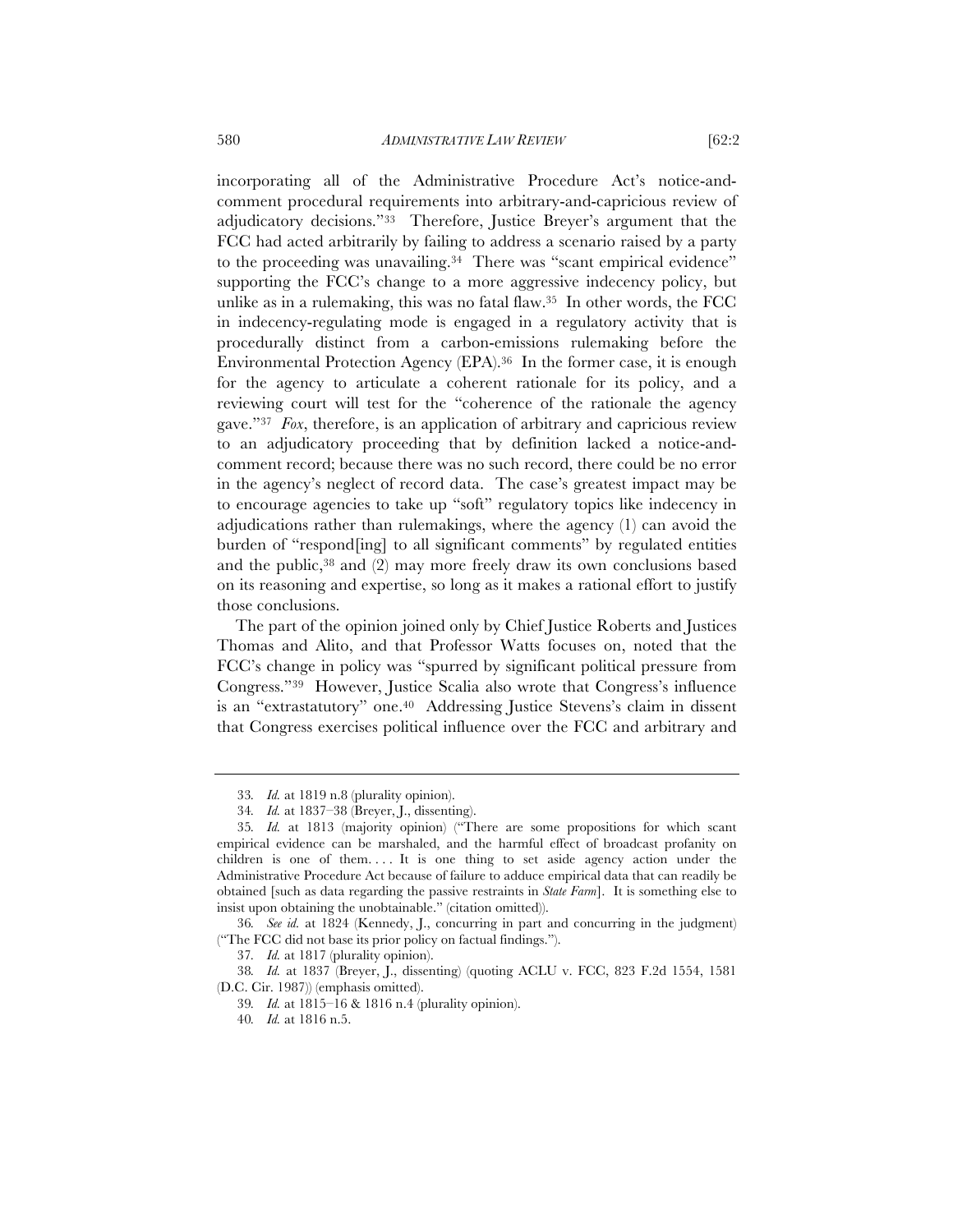capricious review should therefore operate as a check upon that influence, Justice Scalia argued that "[*i*]*f the FCC is indeed an agent of Congress*, it would seem an adequate explanation of its change of position that Congress made clear its wishes for stricter enforcement" because "[*t*]*he Administrative Procedure Act . . . does not apply to Congress and its agencies.*"41 Political pressure or political branch policy concerns are thus matters exogenous not only to arbitrary and capricious review of agency rulemakings, but to the APA itself.

So at most, *Fox* means that (1) the APA does not require an agency to harmonize its past policies when undertaking a new policy direction outside of notice-and-comment rulemaking and that (2) four Justices noted that Congress sometimes exerts extrastatutory influence that can bear upon agency policy. Even under Justice Scalia and his three concurring colleagues' interpretation of arbitrary and capricious review, an agency must still show that action taken pursuant to a new policy is "permissible under the statute" and "that there are good reasons for it."<sup>42</sup> Nothing indicates that these "reasons" can or should include considerations of political influence. If *Fox* were applied to a rulemaking, the relevant record need reach back only to the record of the proceeding adopting the change, not to every Administration-spanning step the agency has taken in a particular area.43 This may lower the burden on agency rule changes, but it does not necessarily open the door for the agency to cite political branch influence as justification for the change. An Obama FTC need only justify its own rule, not its departure from the Bush FTC's rule on the same issue—but it is still insufficient for arbitrary and capricious review purposes for the agency to justify the new rule by declaring, "This is no longer the Bush FTC."

#### **CONCLUSION**

None of us—judges included—are willfully ignorant of the fact that political branch priorities play a dominant, and much of the time dispositive, role in agency policymaking. But the rulemaking process, as contemplated by the APA and as recognized by arbitrary and capricious judicial review, envisions a procedure that insulates affected parties from that role. If, on the other hand, expert-based decisionmaking is, as Professor Watts posits, a product of judicial preference as expressed through arbitrary and capricious review, then let that preference serve as

<sup>41</sup>*. Id.* at 1816–17 (emphases added).

<sup>42</sup>*. Id.* at 1811 (majority opinion).

<sup>43</sup>*. See id.* ("The statute makes no distinction . . . between initial agency action and subsequent agency action undoing or revising that action.").